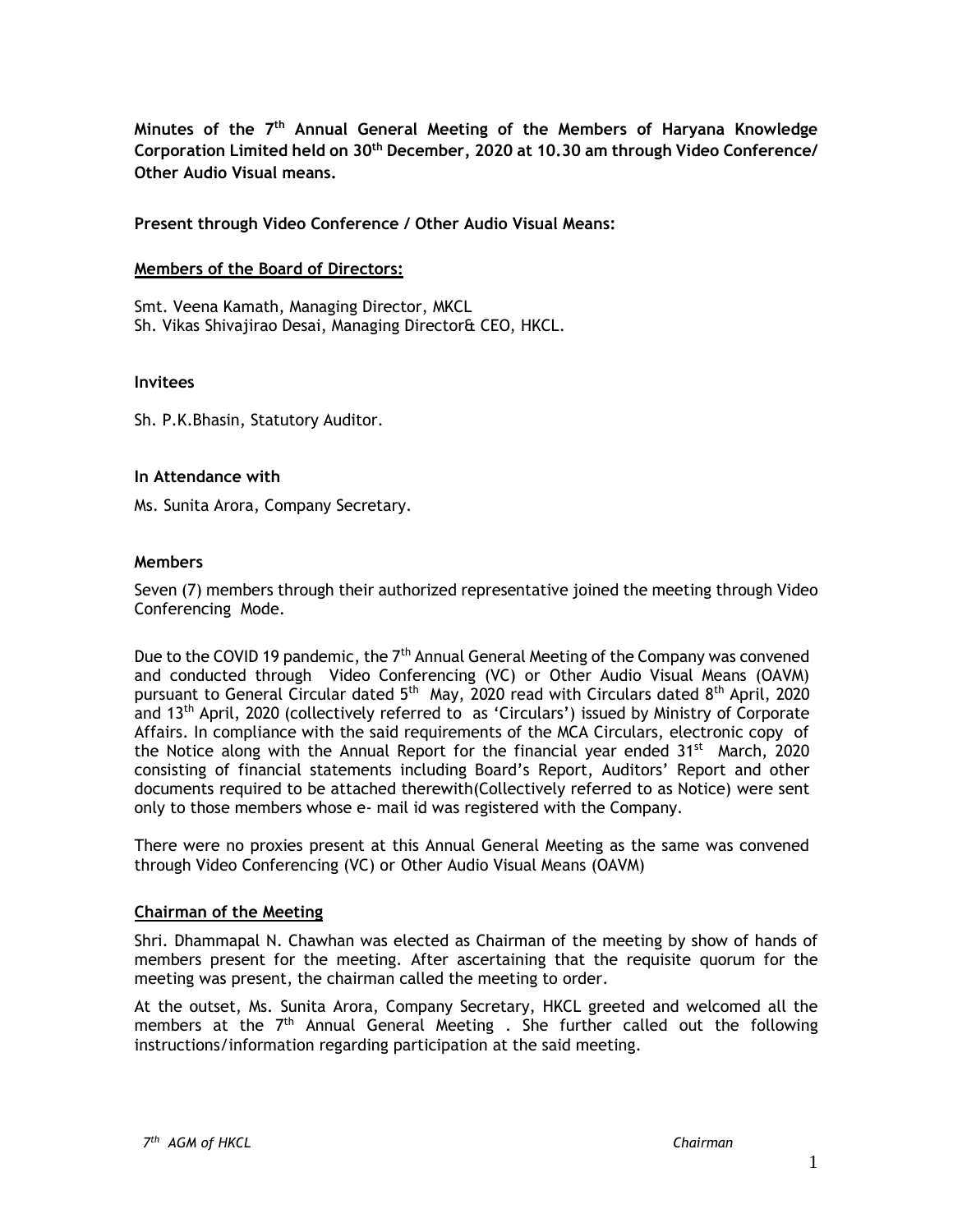- i) The facility for joining the meeting was kept open at least 15 minutes before the time scheduled to start the meeting and was not closed till the expiry of 15 minutes after such scheduled time.
- ii) The requisite documents and registers were available for inspection in accordance with the provisions of Companies Act and MCA circulars.
- iii) The Company had taken all steps to ensure that the Shareholders were able to attend and vote at this AGM in a seamless manner.
- iv) The Company had opted for voting by show of hands for its Shareholders to exercise their right to vote on the Resolutions proposed to be passed at the AGM and Company Secretary further briefed the Members about the procedure of voting by show of hands at the Meeting.
- v) All Members who had joined the said meeting were by default placed on mute mode by the host to avoid any disturbance arising from background noise and ensure smooth and seamless conduct of the meeting.

Thereafter, the Chairman commenced the formal agenda of the AGM and with the consent of the Members present, the Notice dated  $8<sup>th</sup>$  December, 2020, convening the 7<sup>th</sup> Annual General Meeting of the Company, the Report of Board of Directors along with annexures thereto and the Financial Statements for the financial year ended 31st March, 2020 as circulated to all the members in compliance with the relevant circulars of MCA were taken as read.

Following agenda and resolutions as mentioned in the Notice of the AGM were proposed to be approved by the members:

**1. To consider and adopt the audited Financial Statement of the Company for the Financial year 31st March, 2020 along with the Report of the Board of Directors' and Auditors' thereon.**

The Chairman placed before the members the audited Financial Statement of the Company for the Financial Year 31st March, 2020 along with the Report of the Board of Directors' and Auditors' thereon. The same be and are hereby approved and adopted.

The following resolution was proposed to be passed in the matter:

"RESOLVED that the Audited Financial Statement of the Company for the year ended 31st March, 2020 with the reports of the Board of Directors and Auditors thereon, be and are hereby approved and adopted."

On being put to vote by show of hands, the resolution was passed unanimously.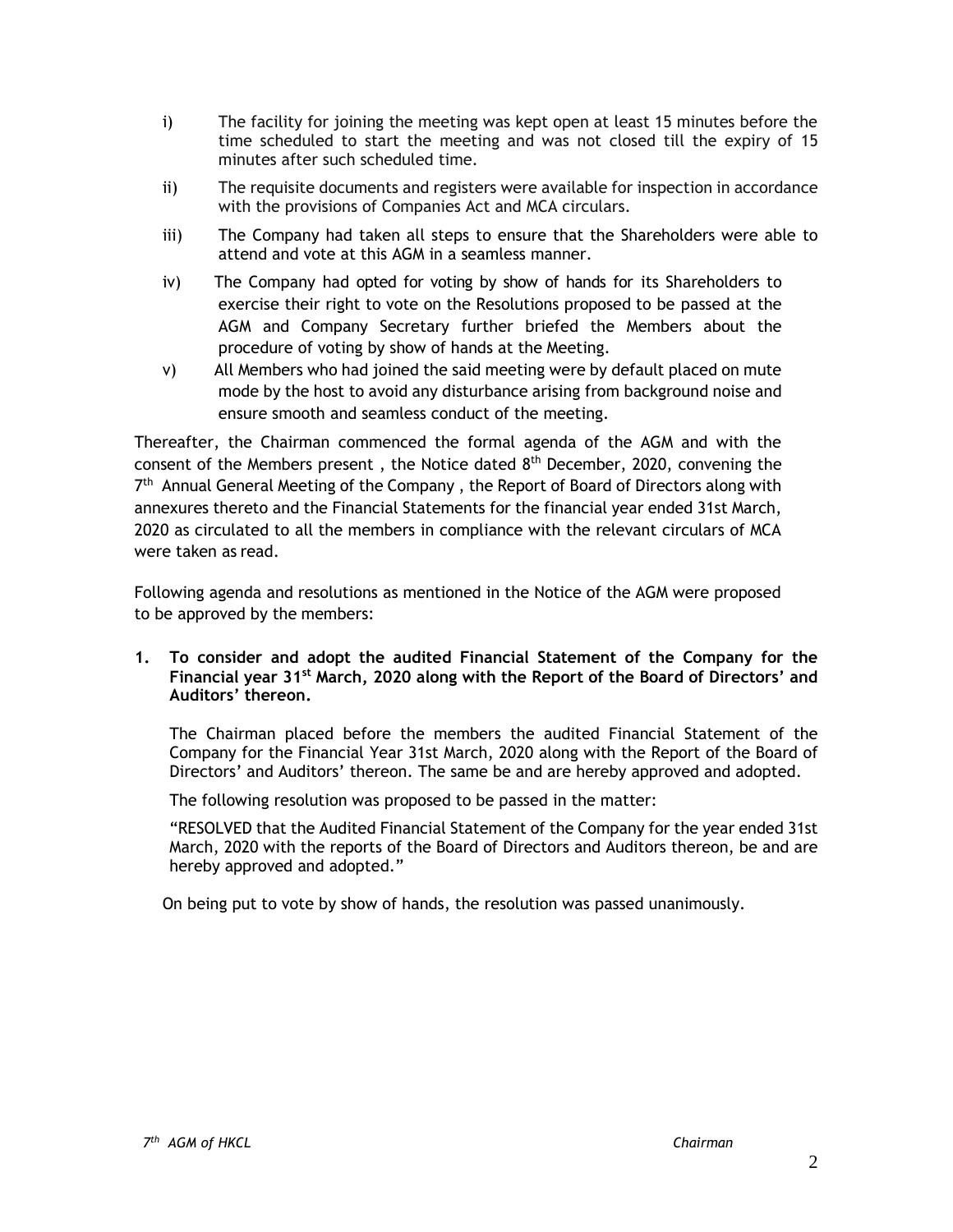## 2. **To consider re-appointment of Smt. Veena Kamath, who retires at the conclusion of this AGM and offers herself for re-appointment.**

The chairman discussed the matter of re-appointment of Smt. Veena Kamath, who retires at the conclusion of this AGM and offers herself for re-appointment and requested the members to pass necessary resolution in this regard.

"RESOLVED THAT pursuant to provisions of Section 152 of the Companies Act, 2013, Smt. Veena Kamath, Director of the Company, who retires by rotation at this Annual General Meeting and being eligible offers herself for re-appointment, be and is hereby reappointed as Director of the Company whose period of office will be liable to retire by rotation."

On being put to vote by show of hands, the resolution was passed unanimously.

## 3. **To consider re-appointment of Smt. Komal Chaubal, who retires at the conclusion of this AGM and offers herself for re-appointment.**

The chairman discussed the matter of re-appointment of Smt. Komal Chaubal, who retires at the conclusion of this AGM and offers herself for re-appointment and requested the members to pass necessary resolution in this regard.

"RESOLVED THAT pursuant to provisions of Section 152 of the Companies Act, 2013, Smt. Komal Chaubal, Director of the Company, who retires by rotation at this Annual General Meeting and being eligible offers herself for re-appointment, be and is hereby reappointed as Director of the Company whose period of office will be liable to retire by rotation."

On being put to vote by show of hands, the resolution was passed unanimously.

# **4. To fix audit fee payable to Statutory Auditor for FY 2020-21.**

The Chairman informed the members that audit fee payable to Statutory Auditor for FY 2020-21 is to be decided and briefed the recommendation given by Board Members of HKCL in the subject matter.

The following resolution was proposed to be passed in the matter:

"RESOLVED that pursuant to the provisions of Section 142 and all other applicable provisions, if any, of the Companies Act, 2013 and the Rules framed there under and as per the recommendation given by Board Members of HKCL, , the Statutory Auditors shall be paid Audit Fee amounting to Rs. 35,000/- (Rupees Thirty-Five Thousand only) exclusive of taxes & inclusive of out of pocket expenses for the financial year 2020- 21."

On being put to vote by show of hands, the resolution was passed unanimously.

# **5. Appointment of Sh. Vikas Shivajirao Desai as Director of the Company.**

Chairman informed the members that Sh. Vikas Shivajirao Desai was appointed as Managing Director & CEO, HKCL w.e.f. April 01, 2020 by Board Members of HKCL and to give effect to said appointment, he was first appointed as Additional Director pursuant to provisions of Companies Act, 2013. To regularize the said appointment of additional director in confirmation from shareholders of the Company, it was proposed to pass the following resolution: